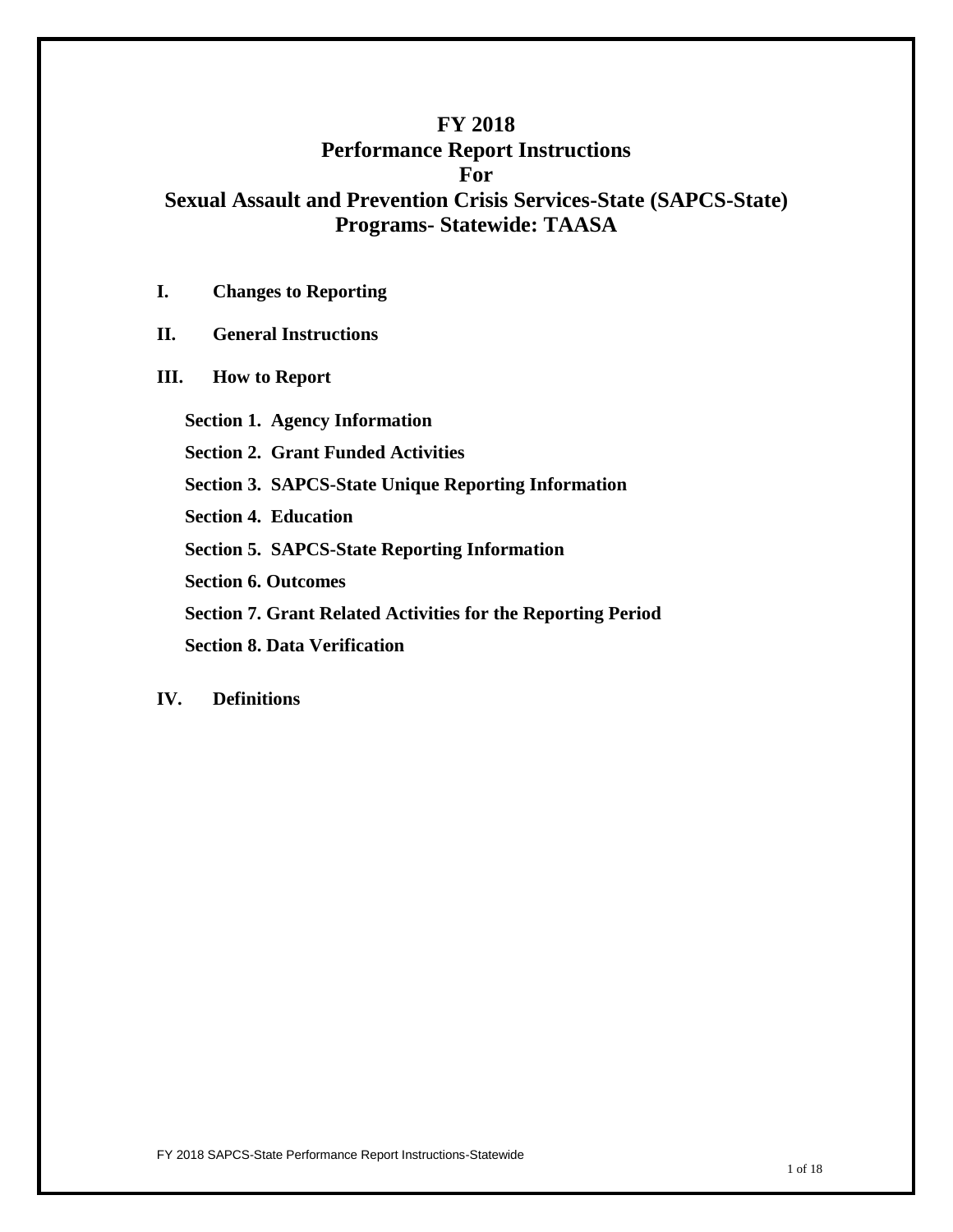# **I. CHANGES TO REPORTING**

# *Starting in FY 2018:*

- **Instead of reporting direct victim services by percentage of time on the grant, grantees shall report direct victim services provided during the hours worked on grant time (see the instructions for Section 5 for more details).**
- **Instead of reporting just one type of service per victim, grantees should report all instances of services provided to victims served during grant funded hours.**
- All SAPCS-State outcomes are included on the performance report. Grantees should report on outcomes selected in the FY 2018-2019 SAPCS-State Application Kit and any additional outcomes for activities provided with grant funds.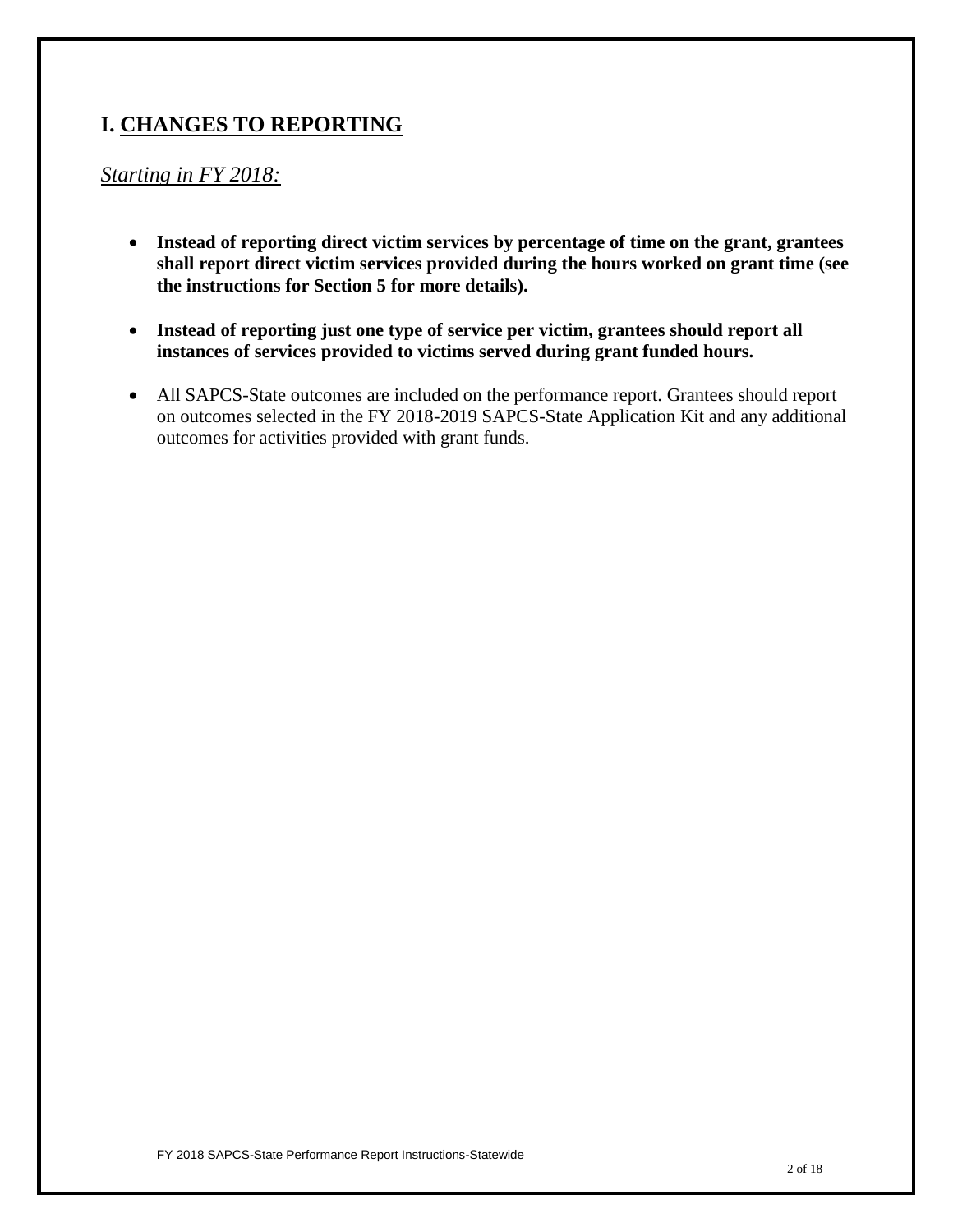# **II. GENERAL INSTRUCTIONS**

Performance Reports are quarterly reports that are completed by OAG SAPCS-State grantees that capture only activities funded by the SAPCS-State program using **SAPCS-State grant funded staff.** Throughout the report there are areas that have been pre-filled by the OAG such as targets for Direct Victim Services, Victim Services Training, and Outreach that are being measured based on information submitted in your application and/or through target negotiation. Email your grant manager directly to discuss necessary changes to this information.

### **Performance Report Format**

The FY 2018 SAPCS-State Performance Report Excel document has five color coded tabs: one tab for each reporting quarter, and a Year-To-Date (YTD) total tab.

#### Entering Data for 1st Quarter Reporting (Green Tab)

To enter your first quarter data, click on the 1st Quarter tab located on the bottom left of the Microsoft Excel Spreadsheet. The 1st Quarter tab will only allow reporting of first quarter data and narratives. Only enter the first quarter data on this tab. The second, third, and fourth quarters are on separate tabs.

#### Entering Data for 2nd Quarter Reporting (Yellow Tab)

To enter your second quarter data, click on the 2nd Quarter tab located on the bottom left of the Microsoft Excel Spreadsheet. The 2nd Quarter tab will allow you to enter the second quarter data and narratives. Only enter the second quarter data on this tab. The first, third, and fourth quarters on separate tabs.

#### Entering Data for 3rd Quarter Reporting (Orange Tab)

To enter your third quarter data, click on the 3rd Quarter tab located on the bottom left of the Microsoft Excel Spreadsheet. The 3rd Quarter tab allows you to enter the third quarter data and narratives. Only enter the third quarter data on this tab. The first, second, and fourth quarters are on separate tabs.

#### Entering Data for 4th Quarter Reporting (Red Tab)

To enter your fourth quarter data, click on the 4th Quarter tab located on the bottom left of the Microsoft Excel Spreadsheet. The 4th Quarter tab allows you to enter the fourth quarter data and narratives. Only enter the fourth quarter data on this tab. The first, second, and third quarters are on separate tabs.

### Year-To-Date (YTD) Reporting (Purple Tab)

This tab is solely for the internal use of OAG Grants Staff in order to track Year-To-Date totals and assess target percentage completion. This tab is locked and grantees **SHOULD NOT**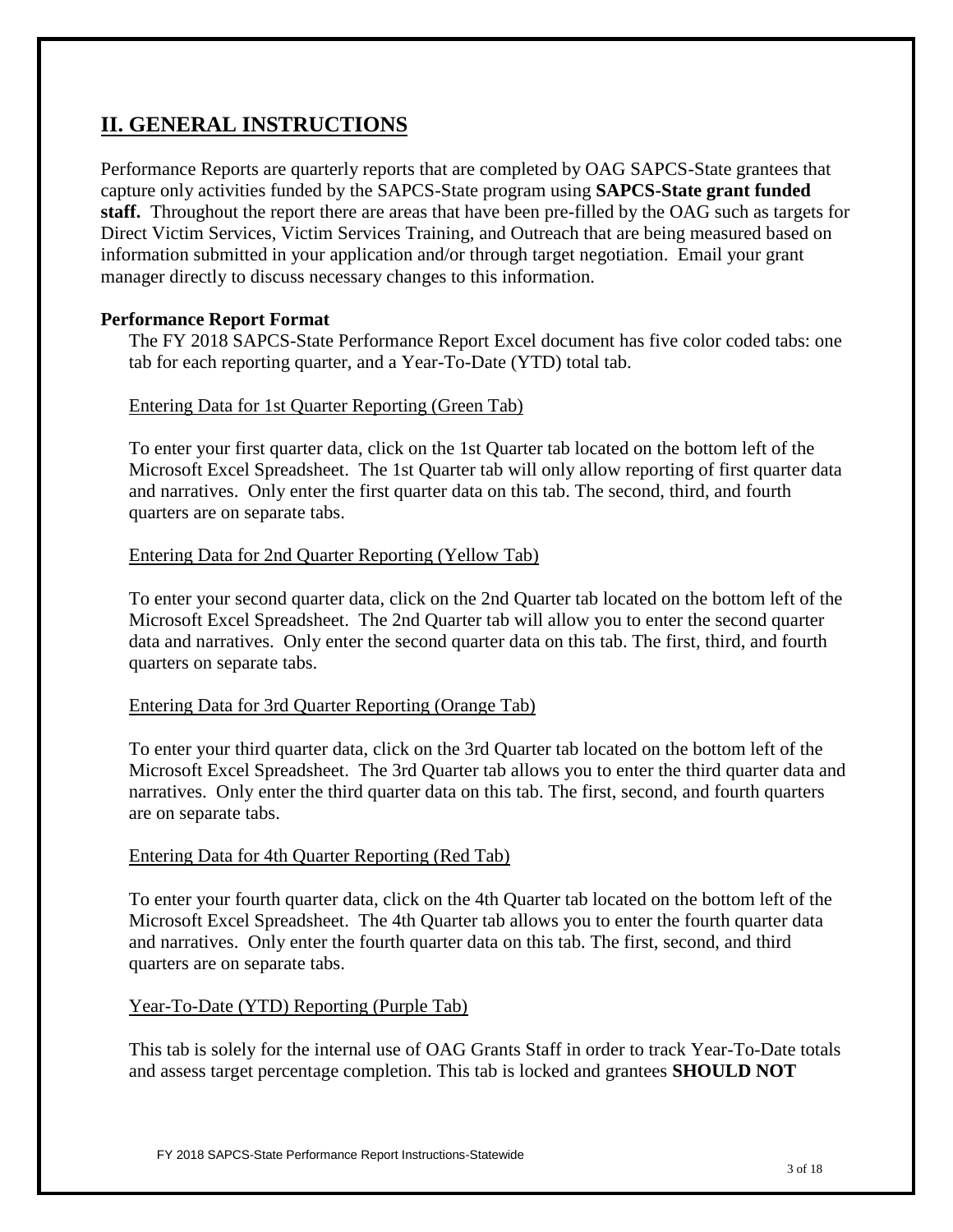attempt to enter/change data on this tab. If you believe any information on this tab is incorrect or should be changed, contact your grant manager.

### **Instructions for submission:**

- Use the performance report you received from your grant manager to record quarterly activities and submit to the OAG mailbox. Do not copy or make changes to the performance report as this may change formulas and/or formatting in the document.
- **\*IMPORTANT NOTE: If you receive a revised performance report at any time during the grant year from your grant manager, remember to use the revised report to gather and submit quarterly activities for the remainder of the grant year.\***
- If you have any questions, contact your grant manger.
- The performance report must be submitted electronically no later than the  $30<sup>th</sup>$  day of each month following the end of the quarter (Section 4.2.1 OAG SAPCS-State Grantee Contract). For FY 2018, quarterly statistical reports are due on or before:
	- $\circ$  1<sup>st</sup> Quarter December 30, 2017
	- $\circ$  2<sup>nd</sup> Quarter March 30, 2018
	- $\circ$  3<sup>rd</sup> Quarter June 30, 2018
	- $\circ$  4<sup>th</sup> Quarter September 30, 2018
- The following must appear in the subject line of the email: your grant type (State), your grant number and the reporting period. Example subject line: "State  $#1880000$ ,  $1<sup>st</sup>$  Quarter Performance Report".
- Email the report to [OAG-Grants@oag.texas.gov](mailto:OAG-Grants@oag.texas.gov)

Questions regarding the contract and/or, the performance report should be directed to your grant manager.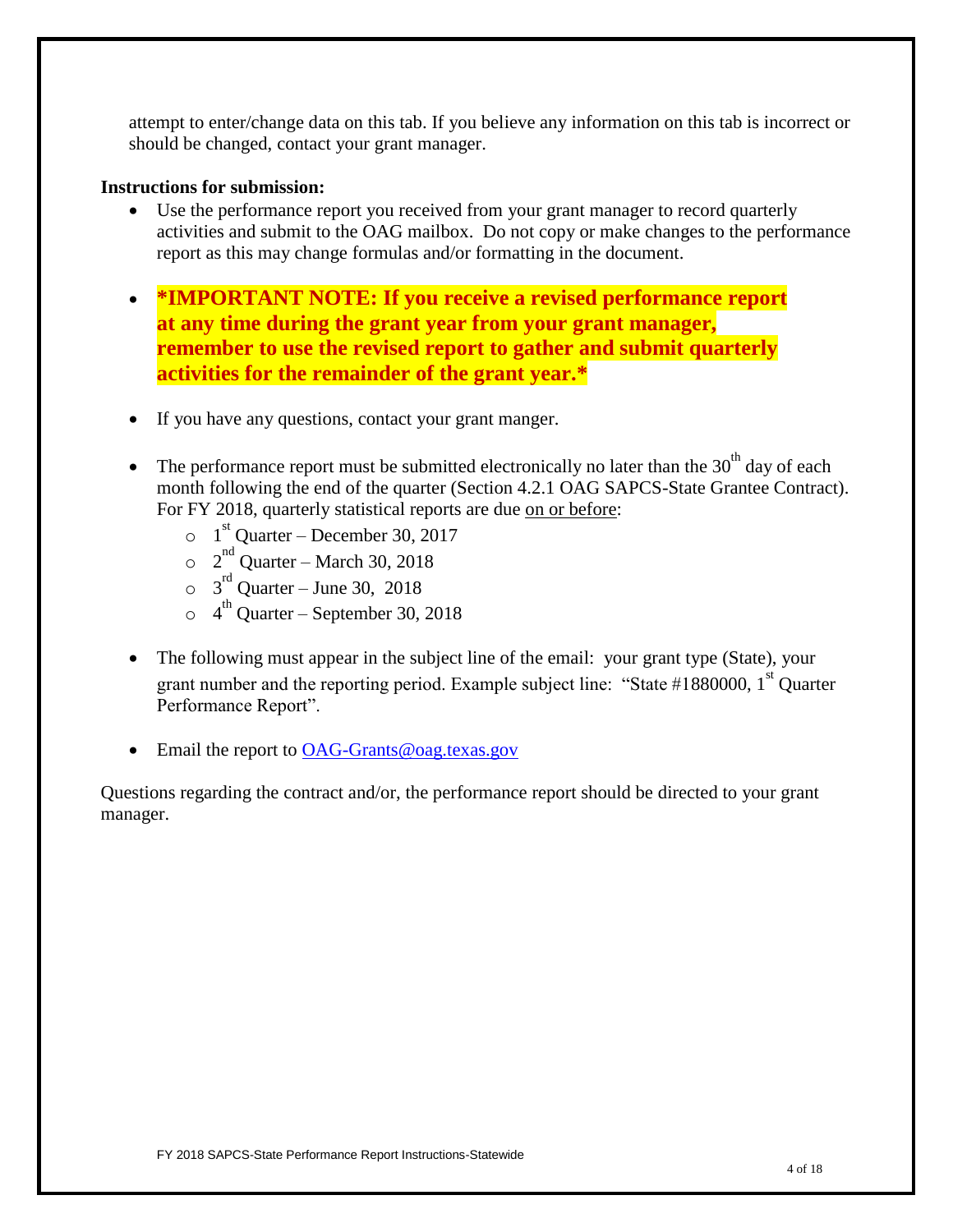## **III. HOW TO REPORT**

The Performance Report is a reflection of your progress toward accomplishing the work proposed in your grant application. **Do report:** all services provided by SAPCS-State funded staff for the time on the grant. **Note-** if SAPCS-State funded staff are performing a significant amount of work outside the scope of what was proposed in your grant application, contact your grant manager to discuss how to realign the work with the scope of what was approved and funded by the OAG.

Targets and other information throughout the report have been pre-filled by the OAG based on information submitted in your application. Email your grant manager directly to discuss necessary changes to this information.

#### **Section 1. Agency Information**

This section reflects information submitted on your application and has been pre-filled by the OAG. To update the Authorized Official information – the Governing Body must submit a written request on letterhead with an original signature. Changes to the Grant Contact must be made by the Authorized Official – this change can be via email, fax or on letterhead. For all other changes submit a request via email to your grant manager. *Please note that the person listed as "Person to Contact for Corrections" can be the same person listed as the Grant Contact, or can be a different person, but should reflect the person who actually works on the Performance Reports, and will receive and send the Performance Report revisions. Although this cell will be pre-filled by the OAG initially, you are free to change this person, as needed, and the cell is open for you to enter the correct or updated information, including this person's current Phone and Email information.*

*Helpful Hint for Section 2: If you are unsure about the percentage of resources spent on each activity, skip to Sections 3, 4, and 5. After completing Sections 3, 4, and 5, use the data entered to determine the allocations for Section 2.* 

#### **Section 2. Grant Funded Activities**

#### **Sub-Section 2.1 Allocation of Resources for Activities**

Enter the percentage (estimated) of the agency's total SAPCS-State budget that was spent on each of the listed activities. Quarterly percentages must total 100%. Note: There are data entry sections in the body of the performance reports that correspond to each activity listed. If your organization enters resources for an activity under Section 2.1, the corresponding data must be entered in the appropriate section in the body of the performance report.

*Example:* If your organization indicated that 10% of the agency's total SAPCS-State budget was spent on Direct Victim Services, the data must be entered in Section 5.

### **Section 3. SAPCS-State Statewide Unique Reporting Information**

Report on information unique to your SAPCS-State grant.

FY 2018 SAPCS-State Performance Report Instructions-Statewide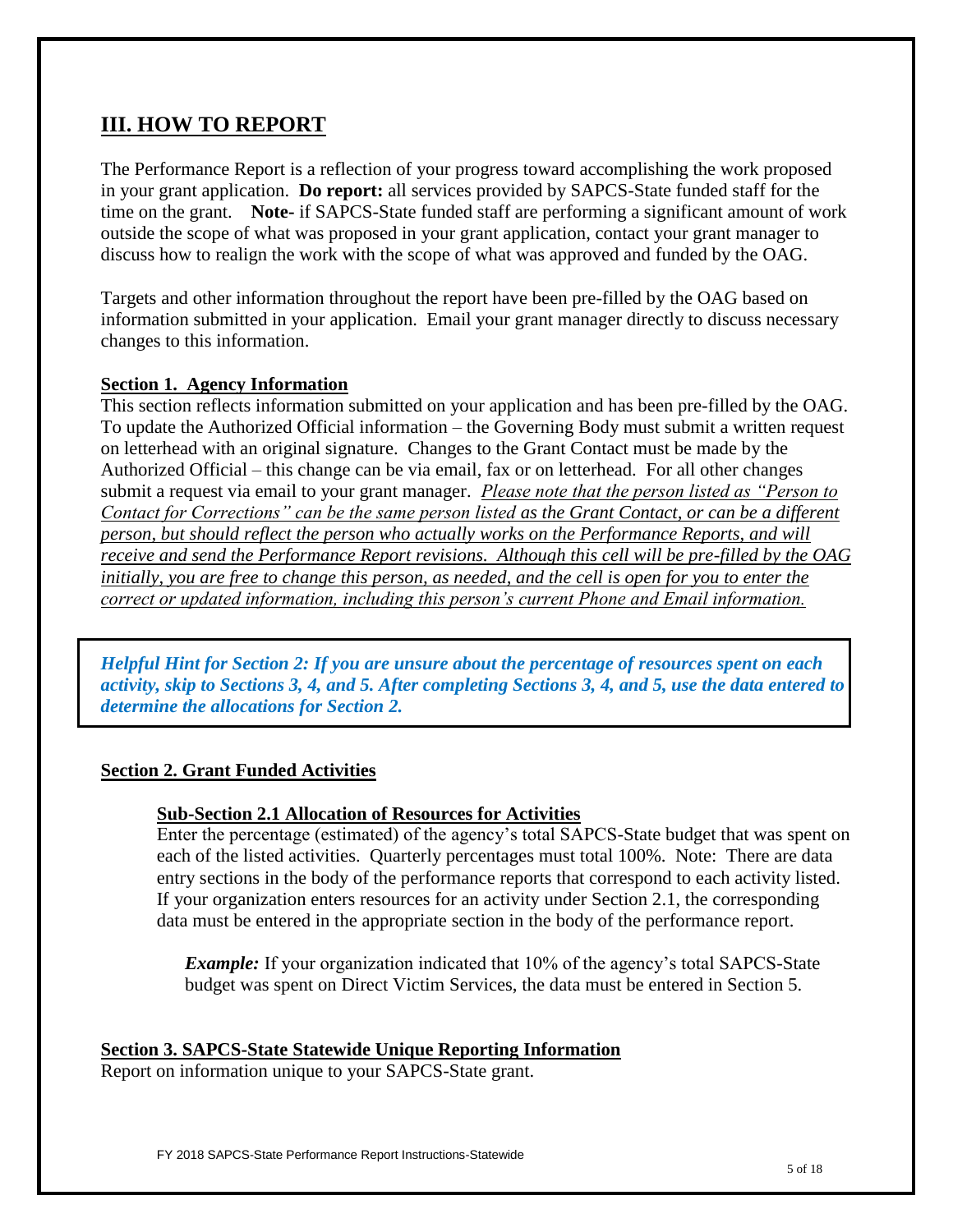#### **Sub-Section 3.1 Materials Developed**

Provide by month the number of Informational Materials developed for:

- Brochures
- Survivor Booklets
- Manuals
- Rape Crisis Center Newsletter

Grantee is also able to enter two types of informational materials developed (rows 26 and 27) in addition to those listed above. These cells will be locked after the first quarter and the types of materials entered will be carried over to the  $2<sup>nd</sup>$ -4<sup>th</sup> quarters and the Year-To-Date tab. (DO NOT INCLUDE INFORMATIONAL MATERIALS REPORTED IN THE SAPCS-FEDERAL REPORT)

### **Sub-Section 3.2 Materials Distributed**

Provide by month the number of Informational Materials distributed for:

- Brochures
- Survivor Booklets
- Manuals
- Rape Crisis Center Newsletter

Grantee is also able to enter two types of informational materials distributed (rows 34 and 35) in addition to those listed above. These cells will be locked after the first quarter and the types of materials entered will be carried over to the  $2<sup>nd</sup>$ -4<sup>th</sup> quarters and the Year-To-Date tab. (DO NOT INCLUDE INFORMATIONAL MATERIALS REPORTED IN THE SAPCS-FEDERAL REPORT)

#### **Sub-Section 3.3 Technical Assistance**

Provide by month the number of instances of Technical Assistance provide via:

- On-site
- Telephone
- Web/Listserv

### **Sub-Section 3.4 Topics of Technical Assistance**

Enter by month an "X" for each Topic of Technical Assistance covered:

- Advocate Training Certification
- Organization Capacity Building
- Minimum Standards
- Evaluations
- Certifications on Cultural Competency

Grantee is also able to enter two types of informational materials distributed (rows 47 and 48) in addition to those listed above. These cells will be locked after the first quarter and the types of materials entered will be carried over to the  $2<sup>nd</sup>$ -4<sup>th</sup> quarters and the Year-To-Date tab. (DO NOT INCLUDE INFORMATIONAL MATERIALS REPORTED IN THE SAPCS-FEDERAL REPORT)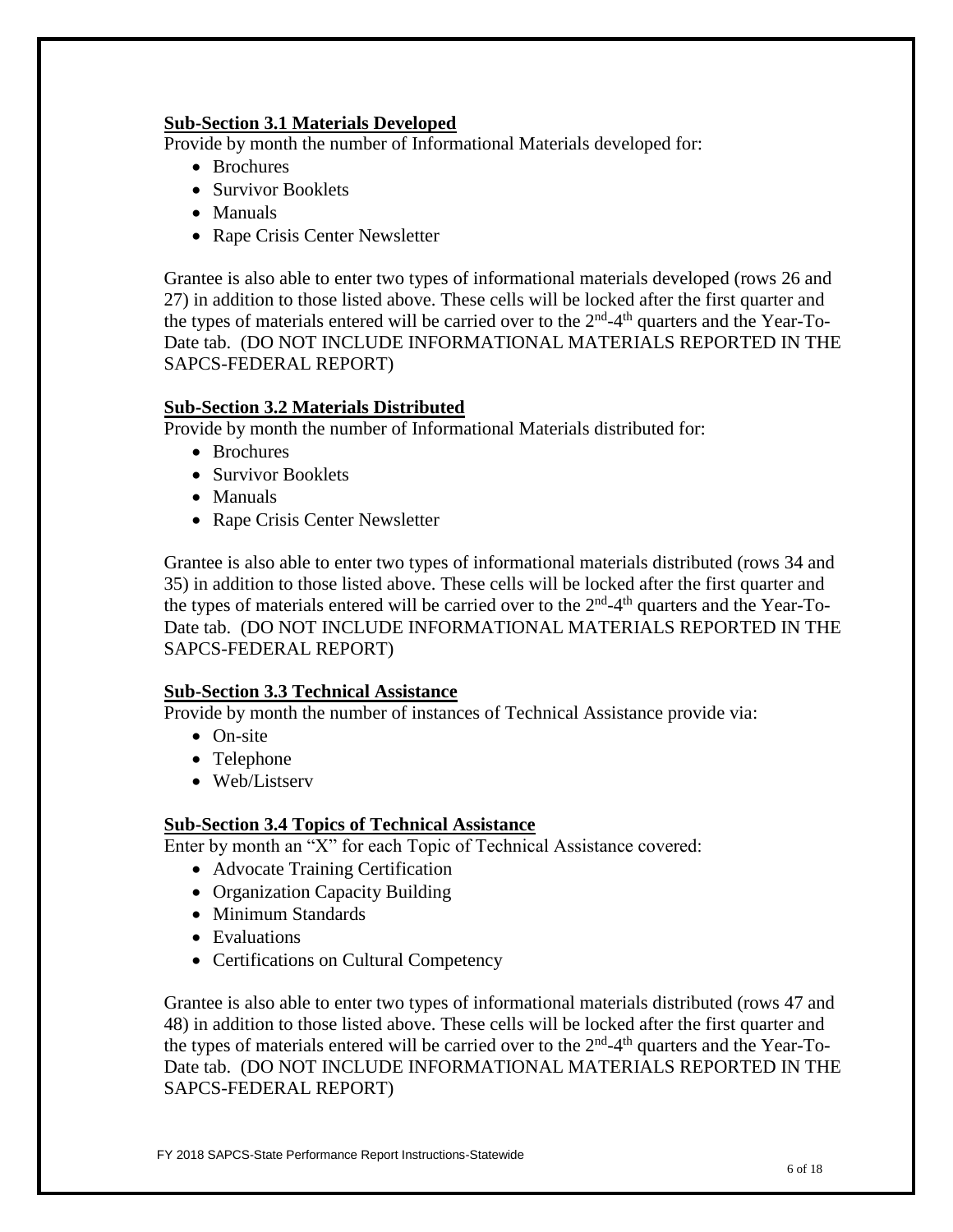#### **Section 4. Education**

#### **Sub-Section 4.1 Victim Related Outreach**

This section is for Outreach provided to individuals outside your organization. This section also contains approved targets which have been pre-filled by the OAG. Outreach is victim related, and for the purposes of this grant's performance report, includes public speeches and information booths conducted for the purpose of generally informing the public about sexual assault related topics and available victim services.

**Total Number of Public Speeches** – Report the number of victim related public speeches given by grant funded staff. If a presentation is counted for SAPCS-State it may not be counted for another funding source.

**Total Number of Participants** – Report the number of individuals who attended the victim related public speeches by grant funded staff reported in Total Number of Public Speeches. If Public Speech Participants are counted for SAPCS-State, they may not be counted for another funding source.

There are different ways to estimate the number participants for public speeches. Below are a few different examples that each involve a different method of calculating the number of outreach participants.

*Example 1:* Count the number of chairs in the room where the presentation is given before the presentation starts. You count 200 chairs. Ask a friend to count the number of empty chairs during the middle of the presentation. If your friend counts 30 empty chairs, then report 200-30= 170 outreach participants.

*Example 2*: The outreach event is held in the high school gymnasium for the 10th grade. Ask the person who keeps daily attendance records to let you know how many 10th graders were absent the day of the outreach presentation (45) as well as the number of students in the 10th grade (500). Subtract the number of absent 10th graders the day of your outreach presentation from the number of students enrolled in the 10th grade.  $500-45 = 455$  outreach participants.

*Example 3:* Count the number of handouts you brought with you to the outreach presentation (750). Have a friend pass one out to each person as they enter the door of the facility where the outreach presentation is held. At the end of the presentation, count the number of handouts your friend has left (237). Subtract the number of handouts you have remaining after the outreach event from the number you brought with you. 750-247=513 outreach participants.

*Example 4:* Ask someone who knows the maximum occupancy of persons allowed by the fire code to fit in to the event space. If their answer is 5,000 and the room looks half empty, estimate 2,500 outreach participants.  $5,000/2 = 2,500$  outreach participants.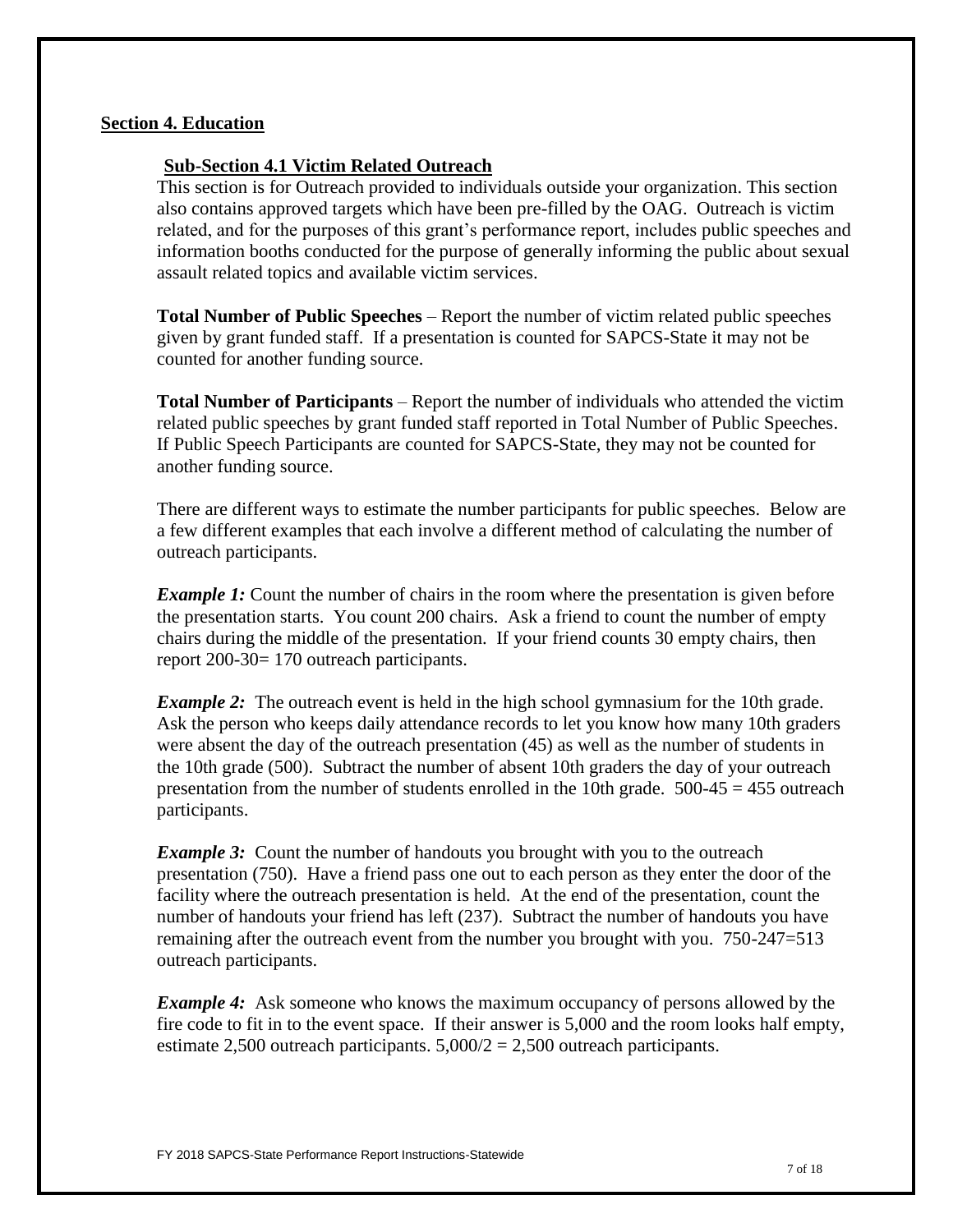**Informational Booths** – Report the number of Informational Booths in which grant funded staff participate.

**Total Attendees at Informational Booths** – Enter the number of attendees at the booth. The Report will automatically calculate 25% of the attendees at the booth to be counted for SAPCS-State.

### **Sub-Section 4.2 Victim Related Training**

This section is for training provided to individuals outside your organization. This section also contains approved targets which have been pre-filled by the OAG. Training is victim related, and designed to increase knowledge on sexual assault related topics, impact the skills of individuals interacting with victims, including victim service training, or to improve the overall response to sexual assault.

**Total External Training Sessions** – Report the total number of victim related training sessions held by grant funded staff during the month. If a training session is counted for SAPCS-State it may not be counted for another funding source.

**Total External Training Participants** – Report the number of individuals who received victim related Training by grant funded staff. If Training Participants are counted for SAPCS-State, they may not be counted for another funding source.

#### **Sub-Section 4.3 Internal Training of Employees/Volunteers**

This section captures the number of trainings conducted to staff or volunteers.

**Number of Trainings:** Report the number of internal trainings your organization conducted during the reporting period.

**Number of Volunteer Participants**: Report the number of Volunteers who received Internal training during the reporting period.

**Number of Staff Participants**: Report the number of Staff who received Internal training during the reporting period.

*Note: The Total Number of Participants auto-calculates based on the sum of Volunteer Participants and Staff Participants.*

#### **Section 5. SAPCS-State Reporting Information**

This section reflects your approved targets and has been pre-filled by the OAG. **The numbers should be cumulative for all staff on the grant, not reported by individual personnel.**

For each sub-section of Section 5 (Victims Served, Demographics, and Victim Services Provided) report direct victim services provided by grant funded staff during grant funded hours under the Victims Served During Grant Hours columns which are color coded purple. Victims served by nongrant funded staff and victims served during non-grant funded hours **should not** be reported.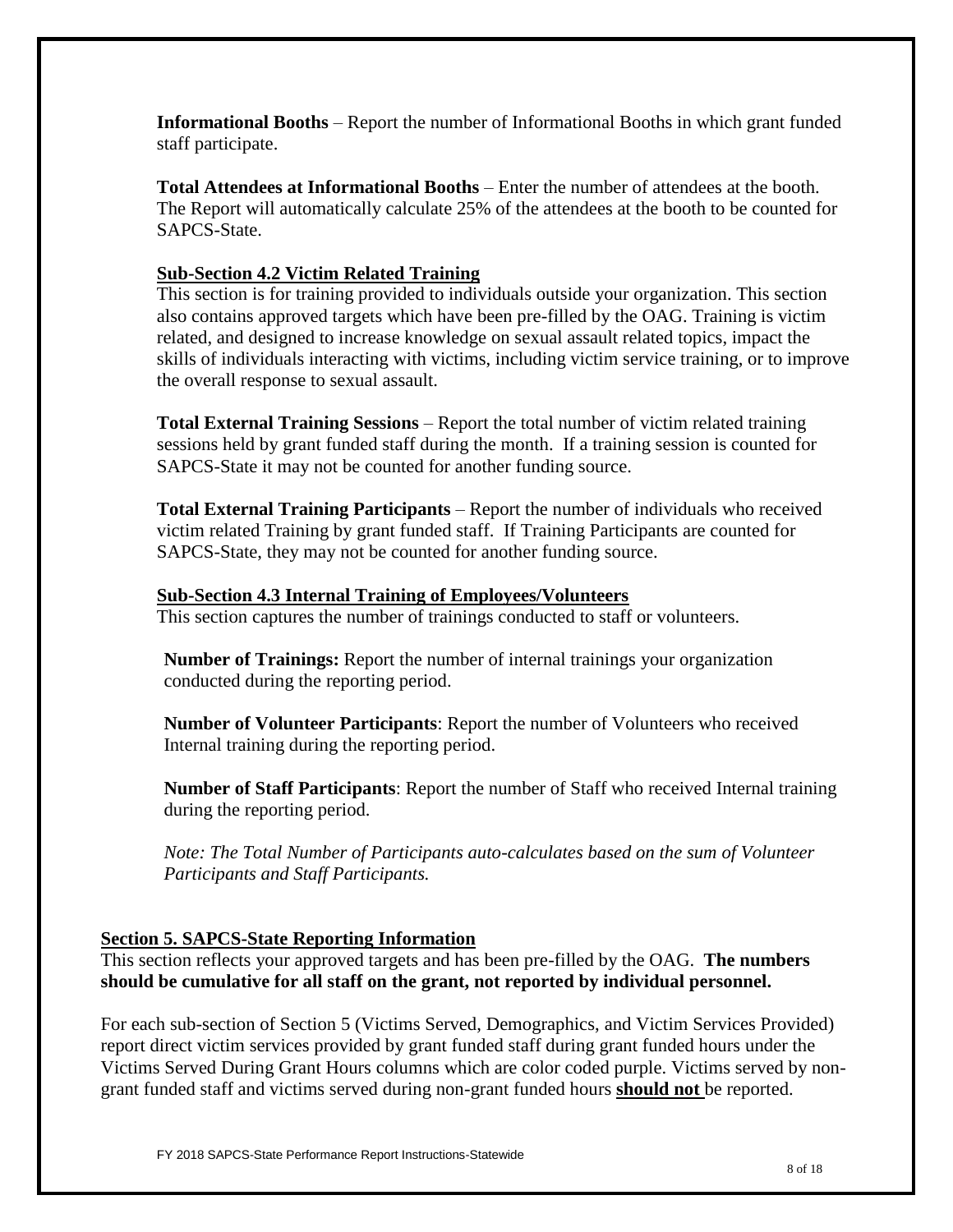### **Calculation Instructions and Examples**:

For victims served who are receiving services provided by your SAPCS-State program, the following examples are appropriate.

### **Calculating Victims Served:**

### *New Victims Served* **– One Staff Funded:**

Calculate the number of **New Victims Served** for this Report by adding up the total number of **New Victims** that the (one) funded staff member served during the grant hours worked for the reporting period.

**Example:** An Advocate worked 80 hours funded by SAPCS-State in one month and served 15 new victims during those hours. The Advocate would report 15 New Victims Served for the Performance Report that month.

### *New Victims Served* – Multiple Staff Funded:

If multiple staff are funded, calculate the number of **New Victims Served** for each staff and add these together. That sum is the number of victims that should be reported. If more than one staff person has served a victim in a month make sure that victim is not counted more than once. If more than one grant-funded staff provided services to a victim in a month, the victim may only be counted once. How you determine which staff member counts the victim is up to your Agency. This method should remain consistent throughout the life of the grant.

**Example:** An Advocate worked 80 hours funded by SAPCS-State in one month and served 15 new victims during those hours. A Counselor worked 40 hours funded by SAPCS-State and served 5 new victims during those hours. To calculate:

Advocate  $= 15$  $+$  Counselor = 5 20 New Victims Served for that month.

### *Continuing Victims Served* **– One Staff Funded:**

Calculate the number of **Continuing Victims Served** for this Report by adding up the total number of **Continuing Victims Served** that the funded staff member served during the grant hours worked for the reporting period.

*Example:* An Advocate worked 80 hours funded by SAPCS-State in one month and served 15 continuing victims during those hours. The Advocate would report 15 Continuing Victims Served for the Performance Report that month.

*Continuing Victims Served* – Multiple Staff Funded: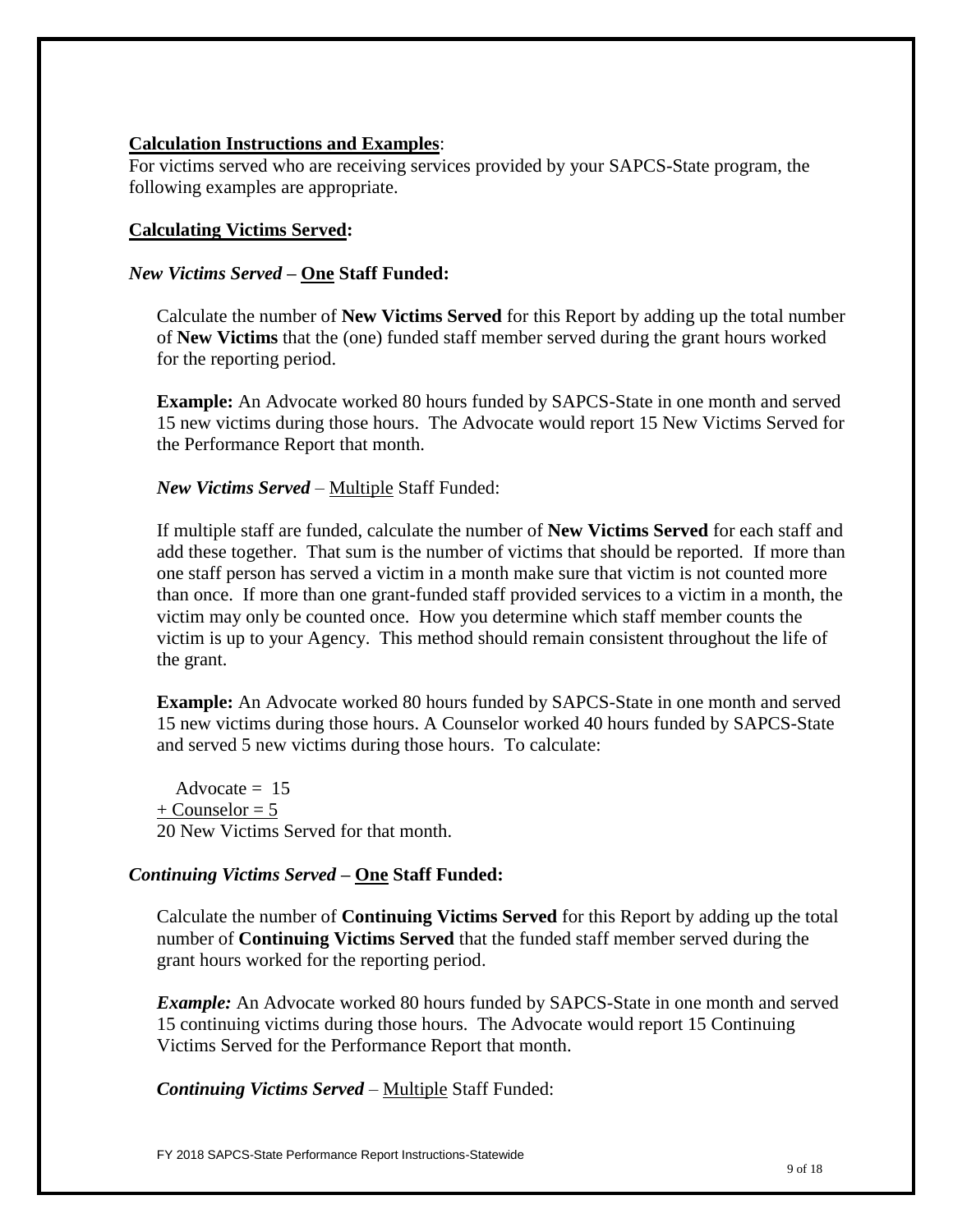If multiple staff are funded, calculate the number of **Continuing Victims Served** for each staff and add these together. That sum is the number of victims that should be reported.If more than one staff person has served a victim in a month make sure victim is not counted more than once. (How you determine which staff member counts the victim is up to your Agency. This method should remain consistent throughout the life of the grant.)

*Example:* An Advocate worked 80 hours funded by SAPCS-State in one month and served 15 continuing victims during those hours. A Counselor worked 40 hours funded by SAPCS-State and served 5 continuing victims during those hours. To calculate:

Advocate  $= 15$  $+$  Counselor = 5 20 Continuing Victims Served for that month.

#### **Sub-Section 5.1 Victims Served**

There are two different categories of Victims Served, and it is important to ensure that they are reported correctly in the proper category. These are defined as follows:

**New Victims Served –** Received no prior services for any reason from a funded staff person during Fiscal Year 2018 (September 2017-August 2018).

**Continuing Victims –** Received at least one funded service from a funded staff person for the month and who have also received at least one funded service from a funded staff person in any previous month of Fiscal Year 2018.

Victims may only be counted once per month, even if they have multiple visits in a month or if they receive services from more than one grant-funded staff. Refer to the examples provided at the beginning of this section to determine how to calculate victims served during grant funded hours.

Starting in September 2017, ALL victims served by an SAPCS-State funded staff person should be counted as "New" the first time they receive services in the Fiscal Year (September 1, 2017 to August 31, 2018). This includes victims both directly and indirectly impacted by the crime (primary and secondary victims). A person may only be counted once in this category per fiscal year, even if they are a victim of multiple unrelated crimes. The Demographic Section will be completed for New Victims only.

#### **Sub-Section 5.2 Demographics of New Victims Served**

Report for new victims only.If demographic information such as age, gender and/or ethnicity are unknown, categories for unknown have been provided and should be used so that the totals for each demographic subsection total the number of New Victims Served.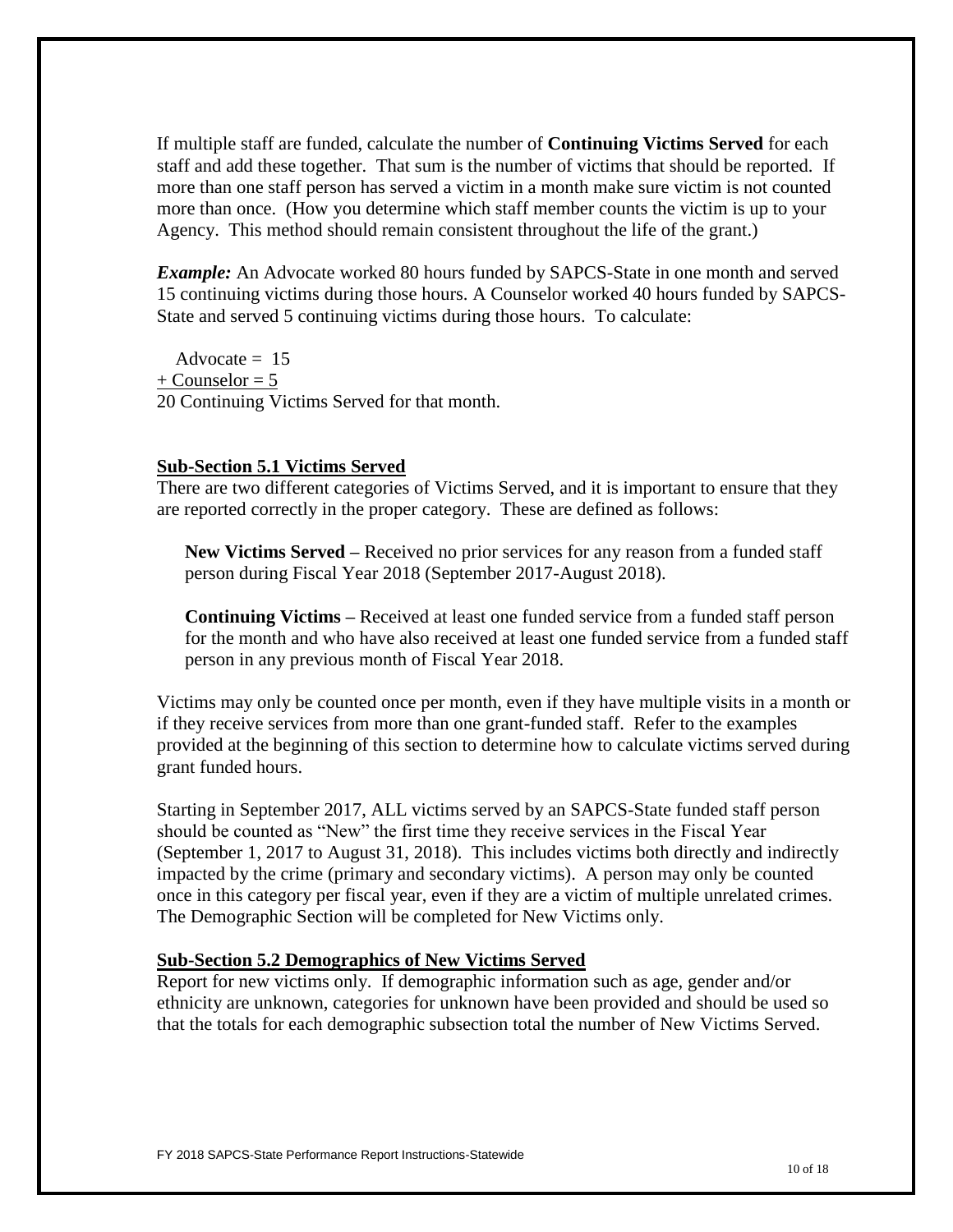### **Sub-Section 5.3 Victim Services Provided**

The numbers reported represent the number instances services were provided to Total Victims Served (both New Victims Served and Continuing Victims) during grant funded hours in a month. Services provided by non-grant funded staff and services provided during non-grant funded hours **should not** be reported.

#### **Calculation Instructions and Examples**:

For victims served who are receiving services provided by your SAPCS-State program, the following examples are appropriate.

#### *Direct Services* – One Staff Funded:

Calculate the number of services each victim received during a month by adding up the services provided to the victims served during grant funded hours.

*Example:* An Advocate funded by an SAPCS-State grant provides Crisis Intervention 15 times to 5 victims during grant funded hours. A total of 15 should be reported in Crisis Intervention Services on the Performance Report for that month.

*Direct Services* – Multiple Staff Funded:

If multiple staff are funded, figure the number of services each victim received during a month by adding up the services provided to victims served during grant funded hours by grant funded staff.

*Example*: An Advocate funded by an SAPCS-State grant provided Crisis Intervention Services 15 times to 5 victims during grant funded hours in one month and a Counselor funded by an SAPCS-State grant provided Crisis Intervention Services 20 times to 10 victims during grant funded hours in one month. To calculate:

 15 instances of Crisis Intervention (Advocate) + 20 instances of Crisis Intervention (Counselor) 25 Total Instances of Crisis Intervention Services by OAG Funded Staff for the Performance Report that month.

#### **Section 6. Outcomes**

All Grantees are required to measure outcomes. Unless granted an exception for Direct Victim Services by the OAG as a result of an exception request on the FY 2018-2019 SAPCS-State grant application, all grantees must report outcomes for Direct Victim Services. Grantees shall report on outcomes selected in the FY 2018-2019 SAPCS-State Application Kit and any additional outcomes for activities provided with grant funds.

Example: Agency A provides Direct Victim Services and Outreach with SAPCS-State grant funds, Agency A should provide outcomes for Sections 6.1, 6.2, and 6.3.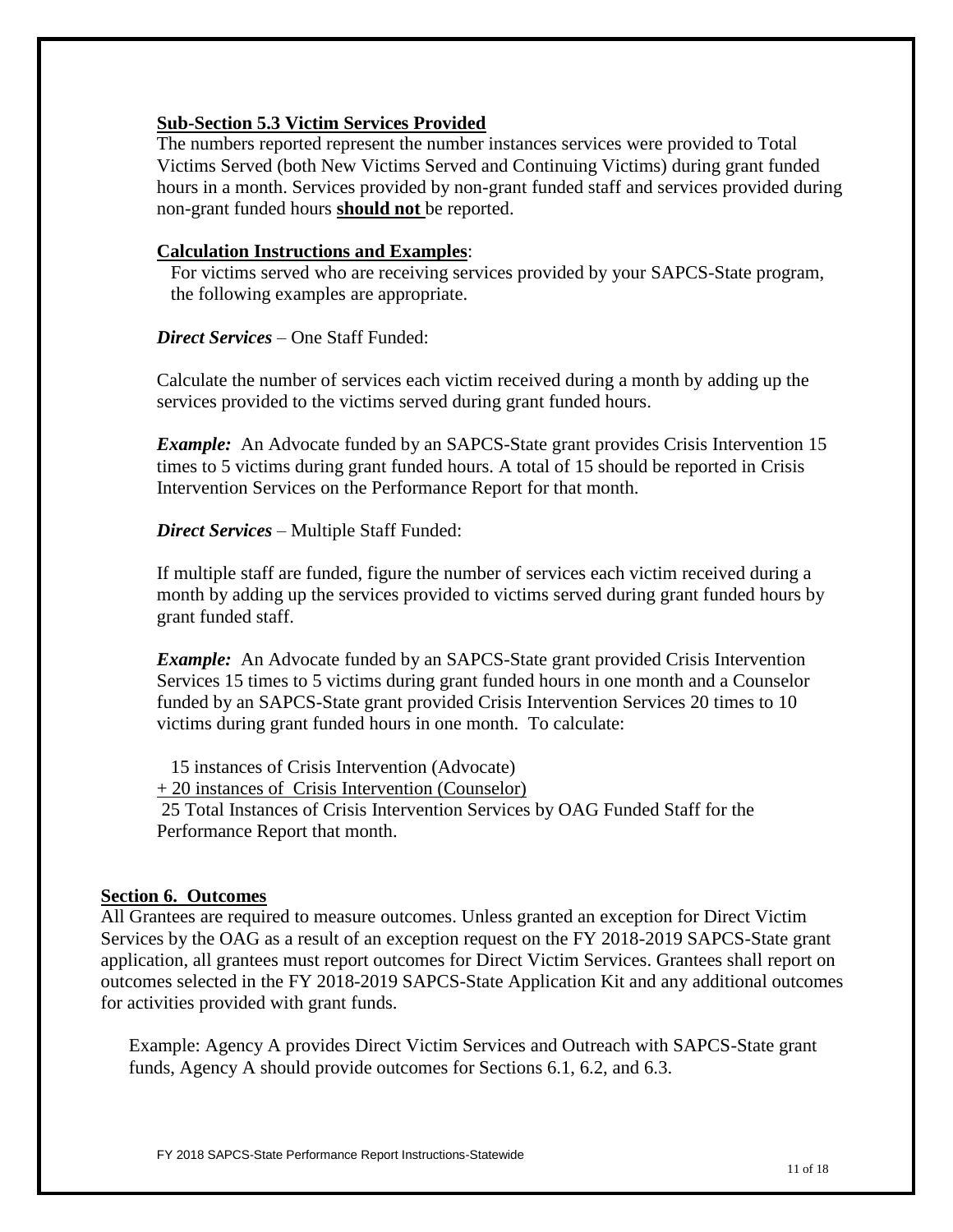**6.1 Direct Service Outcomes:** Increase in knowledge of crime victims' rights.

**6.2 Direct Service Outcomes:** Increase in knowledge of Community Resources and Services.

**6.3 Outreach Outcome:** Increase in knowledge of Community Resources and Services.

**6.4 Training Outcome:** Increase in knowledge of Community Resources and Services.

#### Measuring Outcomes

Collecting information on outcome*s* involves asking victims, service providers or others to tell you whether, what type and how much impact your program or services have made on victims and their families.

In order to determine if your program is impacting individuals in a specific and positive way, you need to find a way to determine that a positive change is occurring for the individual in the area of services provided. You can identify change through observation of individual's behavior as well as by asking individuals if they feel different (i.e., more confident) or they believe they have changed (i.e., I know more now...).

Some examples of how to measure outcomes are: surveys, self-reporting measures, and observational methods that focus on the impact of a service.

#### Reporting Outcome Measures

The outcomes being measured have been pre-filled with information from your application; if any changes are necessary contact your grant manager to discuss.

#### **The following information needs to be entered for each outcome being measured:**

**Number of Instruments given to Individuals** – If applicable; report the number of instruments given to individuals, i.e. survey. If a method other than survey was used to measure outcomes and the data cannot be reported in "instruments given", such as observation, estimate a number of persons observed.

**Number of Instruments Completed by Individuals** – Report the number of instruments completed by individuals. If there was not an instrument given to individuals, for example, you should report the number of individuals that were measured through other methods, such as observation or self reporting.

**Individuals Reporting the Desired Outcome** – Report the number of individuals who reported the desired outcome from the number of individuals that were measured.

**Outcome Narrative** – Provide a detailed description of the systems, including tools and/or processes, written policies and procedures, databases, tracking forms or quality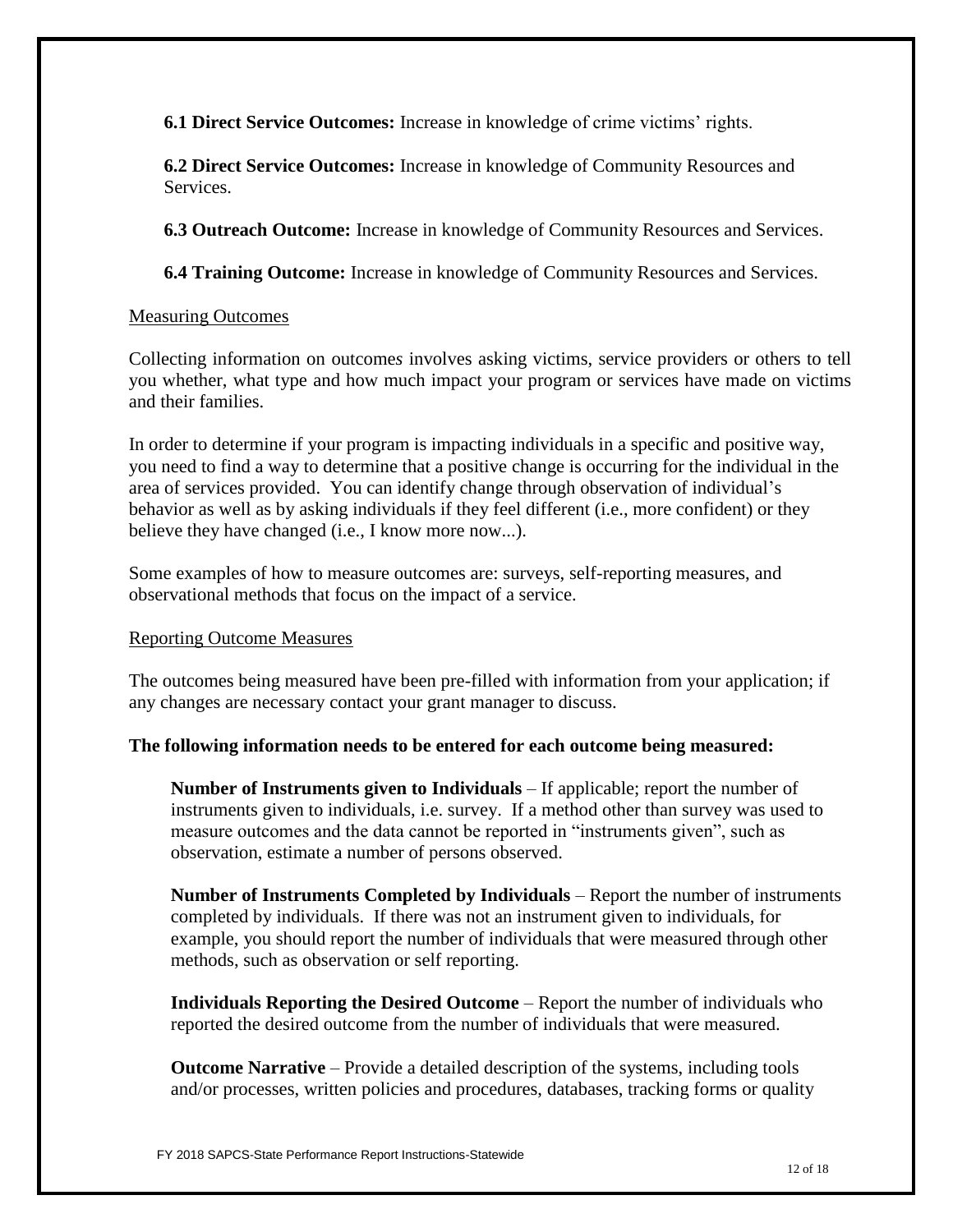control testing used to track and measure the outcome being reported. Grantees may include any additional information they feel necessary.

With this information the performance level (%) will be auto-calculated. The performance level is the percentage of individuals reporting the desired outcome out of the number of individuals completing the instrument.

#### **Performance Level Example:**

12 surveys are handed out, 10 are completed and returned. Out of the 10 surveys completed and returned, 8 demonstrate the desired outcome. To calculate:  $8 \div 10 = .80$  or 80%. Therefore, the performance level would be 80% for the Performance Report that month.

#### **Section 7. Grant Related Activities for Reporting Period**

#### **Sub-Section 7.1 Volunteer Involvement**

All non-profits must complete this section. Report numbers for the agency as a whole, not just for the project funded by SAPCS-State for this section.

#### **Sub-Section 7.2 Grant Funded Activities Detail Narrative**

Use this sub-section to expound upon the quantitative data entered previously in the report.

#### **Sub-Section 7.3 Successes During the Reporting Period**

Use this sub-section to describe any successes you had with regard to meeting your goals, objectives, and targets.

#### **Sub-Section 7.4 Challenges You Encountered During the Reporting Period**

Use this sub-section to explain any issues that made it difficult or challenging for you to meet your goals, objectives, and targets. This might include difficulties in hiring staff, purchasing equipment, etc. Also include any actions you took to overcome these challenges.

#### **Sub-Section 7.5 Program Impact Narratives**

This is qualitative information that can be conveyed to those interested in knowing what impact the program is having on victims and their families.

Use this section to include at least one narrative per quarter about a client who staff on the grant helped, or services your agency provided with SAPCS-State funds that made a difference in someone's life.

You can also include stories about ways in which your program is making a difference in the community such as changes in policies, protocols, cooperation and/or awareness.

Do not use more space than is provided. These summaries are instrumental in demonstrating the importance of grant-funded services provided to victims to aid in their recovery.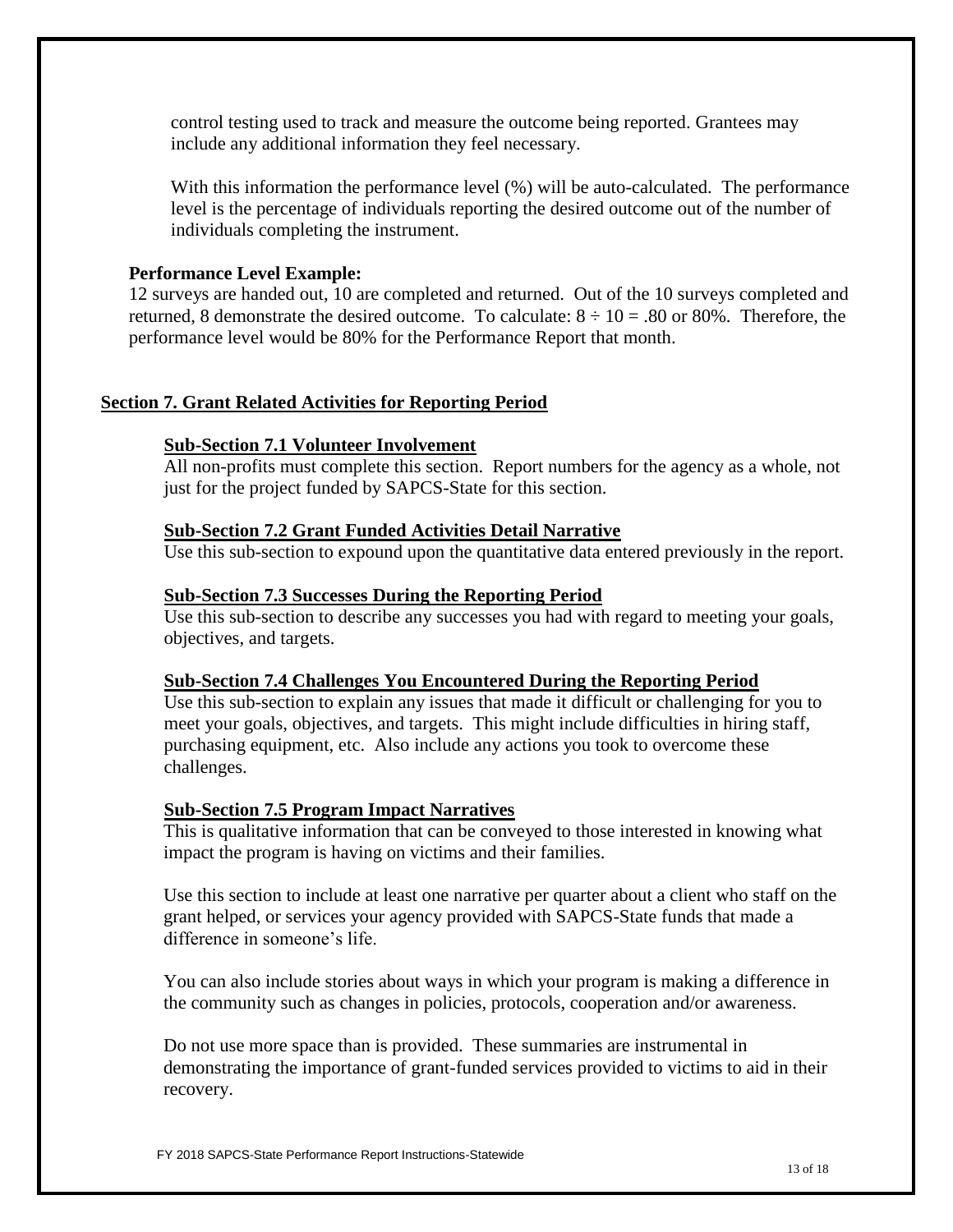Also, mail or email copies of any letters from victims or newspaper clippings about your program that you would like to share with the OAG. (Be sure to include your contract number on any documents sent.)

#### **Sub-Section 7.6 Key Personnel**

Describe any changes in key personnel that may have occurred during the reporting period.

#### **Sub-Section 7.7 Positions Left Vacant**

If applicable, explain any grant-funded positions left vacant for more than three months, and what is being done to fill the position.

#### **Section 8. Data Verification**

The Grant Contact or Authorized Official must review and approve the accuracy of the data in the Performance Report before submitting it to the OAG. One of these two individuals must type her or his initials and the date the report was reviewed to indicate the appropriate review was completed.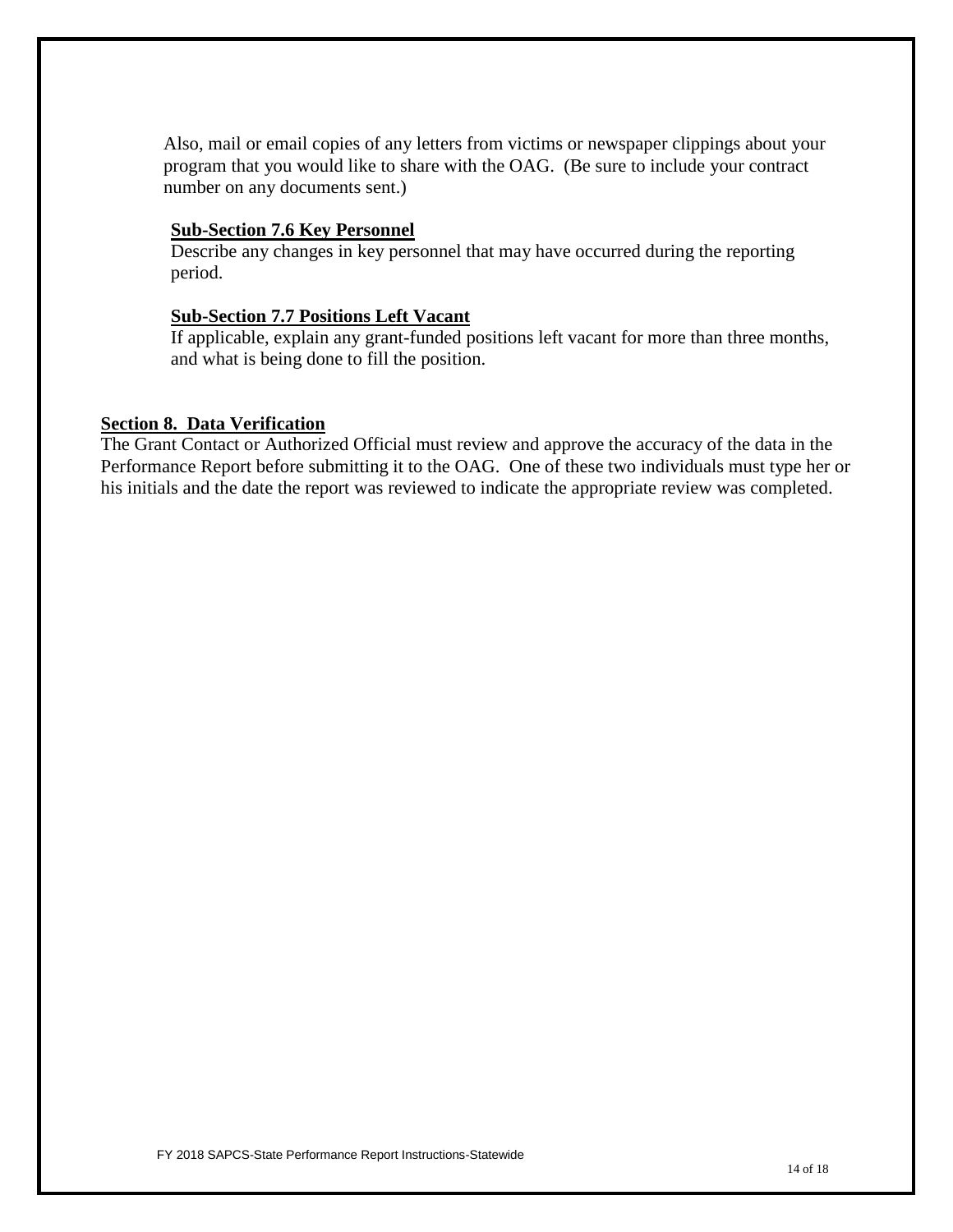## **III. DEFINITIONS**

**24 Hour Crisis Hotline –** a telephone line answered 24 hours a day, 7 days a week by trained Sexual Assault Program staff or volunteers to provide immediate, confidential, non-judgmental support, crisis intervention, and information and referrals.

**24-Hours Crisis Hotline calls** – sexual assault related calls received on the organization's 24-hour crisis hotline.

**Accompaniment –** to hospitals, law enforcement offices, prosecutors' offices and courts – inperson support, assistance and provision of information about crime victims' rights during the survivors' interaction with medical or criminal justice professionals at hospitals, law enforcement offices, prosecutors' offices and courts. To qualify as an Accompaniment to a Hospital, a minimum of 45 minutes must be spent with the survivor.

**Advocacy –** in-person or via telecommunication assistance provided on behalf of victims of sexual assault to third parties (e.g., schools, employers, law enforcement agencies, housing authorities, health care professionals, prosecutors; offices, CVC).

**Assistance with Crime Victims' Compensation** – assistance provided to a victim or claimant, as defined by Texas Code of Criminal Procedure Art 56.32 (a) (2) and 56.32 (a) (11), that may include explaining Crime Victims' Compensation (CVC) forms, processes, or completing the appropriate forms. Providing general information on CVC should be counted under "Information and Referral."

**Assistance with Texas Statewide Automated Victim Notification Service (SAVNS) –** assistance provided to a victim of sexual assault explaining Texas SAVNS and/or registering or accessing information. Providing general information on Texas SAVNS should be counted under "Information and Referral"

**Assistance with Victim Impact Panels –** assistance provided to a victim of sexual assault to prepare a victim to present on a Victim Impact Panel.

**Assistance with Victim Impact Statements –** assistance provided to a victim of sexual assault explaining the Victim Impact Statement identified in Art. 56.03 Code of Criminal Procedure and/or completing the appropriate forms. Providing general information on Victim Impact Statements should be counted under "Information and Referral."

**Crisis Intervention –** in person or via telecommunication assistance provided to a victim of sexual assault to reduce stress and provide immediate, short-term support to reduce the impact of the crime.

**Direct Victim Services** – include but are not limited to the following:

- 24-Hour Crisis Hotline
- Accompaniment to Hospitals, Law Enforcement Offices, Prosecutors' Offices and Courts.
- Advocacy
- Assistance with Crime Victims' Compensation

FY 2018 SAPCS-State Performance Report Instructions-Statewide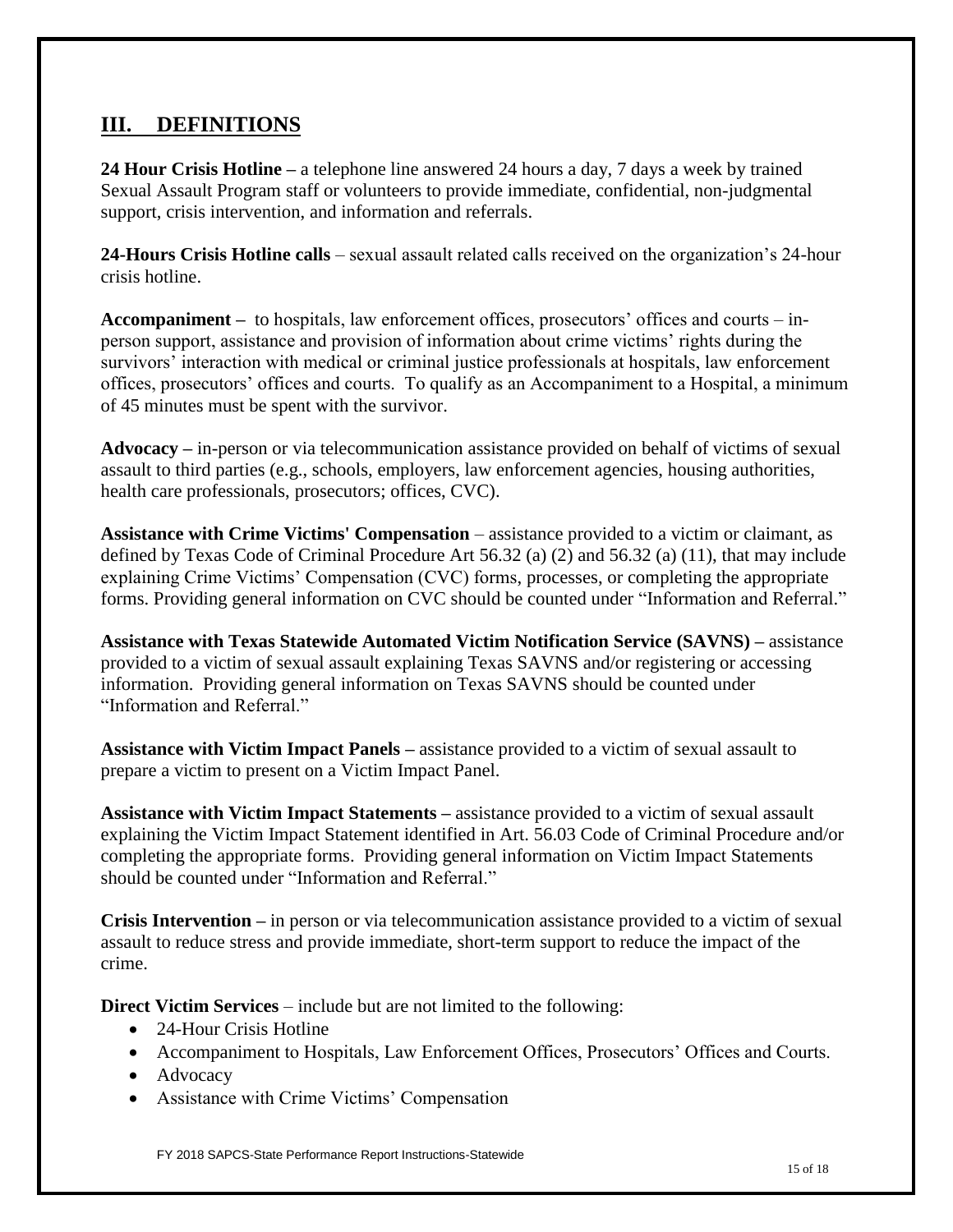- Assistance with Texas SAVNS
- Assistance with Victim Impact Panels
- Assistance with Victim Impact Statements
- Crisis Intervention
- Groups (Support, Therapeutic)
- Individual Counseling
- Information and Referral
- Lodging
- Peer Support Services
- Transportation
- Other Direct Victim Services

### **Education – For purposes of this grant includes the following:**

- Outreach is victim related and includes but is not limited to public speeches, information booths, media interviews, public service announcements, newsletters, articles, editorials, and website visits conducted for the purpose of generally informing the public about sexual assault related topics and available victim services.
- Training is victim related and includes general training sessions, video conference training sessions, and computer based training sessions conducted to train on sexual assault. Training is designed to increase knowledge on sexual assault related topics, impact the skills of individuals interacting with victims, including victim service training, or to improve the overall response to sexual assault. Training may be provided internally to volunteers and staff, or externally to the public.
- Prevention includes education and other activities (i.e. community mobilization, policy education and social norms change) related to the prevention of sexual violence.

Note: What was historically captured as Structured Education should be captured either under training or prevention depending on content.

**Grant Contact – e**ach grantee must designate a Grant Contact. The grant contact may not be the same person as the Authorized Official. The grant contact must be an employee of the grantee who is responsible for operating and monitoring the project and who is able to readily answer questions about the project's day-to-day activities. All grant related information will be sent to the grant contact.

**Individual Counseling –** provided to a victim of sexual assault by a licensed professional and uses one-on-one psychological and/or therapeutic methods of treatment for a minimum of 45 minutes.

**Information Booth –** Events where organizations staff booths to provide information to the general public about different topics. This may include but is not limited to community fairs, conferences, or other public gatherings.

**Information and Referral** – all forms of contact with victims of sexual assault in which services and available support (provided by the Applicant or the community) are identified and/or offered. This service may be provided in addition to or along with other Direct Victim Services such as Advocacy, Peer Support Services, Assistance with Crime Victims' Compensation, etc.

FY 2018 SAPCS-State Performance Report Instructions-Statewide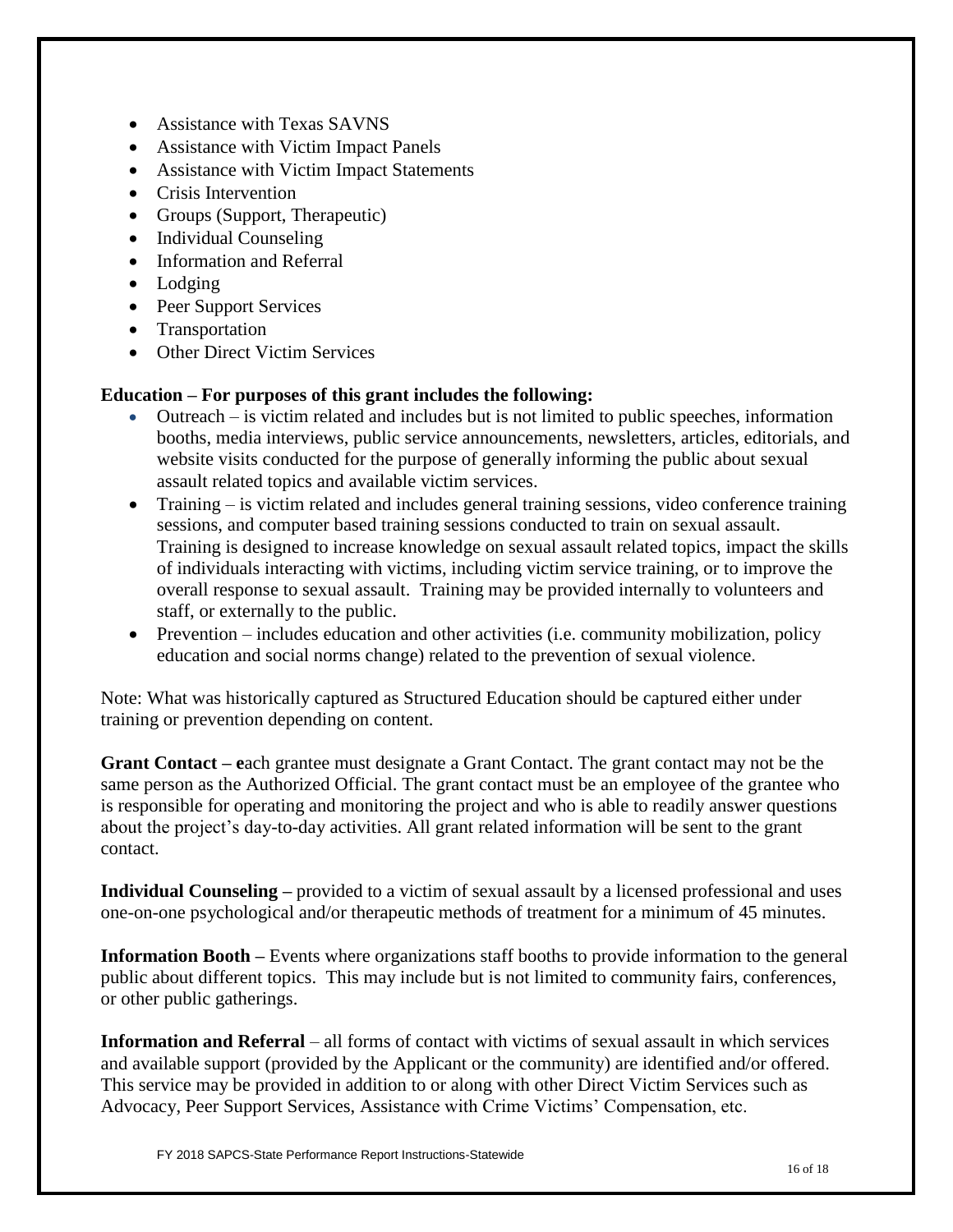**Lodging –** arranging and/or providing lodging for a victim of sexual assault, to include but not limited to emergency housing assistance. For example, the number of victims who received lodging as arranged by grant funded staff.

**OAG Sexual Assault Training Program (SATP) –** training conducted with employees/volunteers of a sexual assault program that meets the OAG SATP Training Certification Requirements as identified in the OAG SATP Certification Guide.

**Outcome –** specific changes in knowledge, attitudes, skills, behavioral intentions, behaviors, or other that are expected as a result of program activities.Example: 80% of unique victims served (output) this year showed an "Increase in knowledge of crime victims' rights" (outcome).

**Output –** products of program activities, including services delivered by a program. Examples include:

- The number of unique victims served (outputs) last month. Example: 25 is the number of unique victims served (output) last month.
- The number of instances a service was provided. Example: 100 counseling sessions were provided (output) last month.

**Output Target –** estimate of the number of program activities, including services the organization plans to deliver in a given time period. Examples include:

- The organization plans to serve 30 unique victims in FY 2018.
- The organization plans to provide 25 accompaniments in FY 2018.

**Peer Support Services** – one-on-one peer support provided by trained staff and/or volunteers to increase client functionality and facilitate empowerment in meeting his/her physical, medical, legal, and or psychological needs.

**Support Groups –** groups for victims of sexual assault led by trained staff, volunteers or peer facilitators covering educational material or issues brought up by the group.

**Survivor/Victim** – this term is used interchangeably in this Application Kit and includes an individual who is a victim of a sexual assault, regardless of whether a report or conviction is made in the incident and other individuals affected by sexual violence.

**Texas Statewide Automated Victim Notification Service (SAVNS)** – a free and confidential statewide service that provides registered victims of crime and concerned citizens' information and notification about offender custody status and related court events and cases.

**Therapeutic Groups –** groups facilitated by a licensed professional and includes therapeutic/counseling and/or psycho-educational content for victims of sexual assault.

**Transportation –** arranging and/or providing transportation for a victim of sexual assault for planned activities to one or more destinations in a single trip, or to an unplanned or crisis situation to or from locations such as medical facilities, shelters, or police stations.

FY 2018 SAPCS-State Performance Report Instructions-Statewide